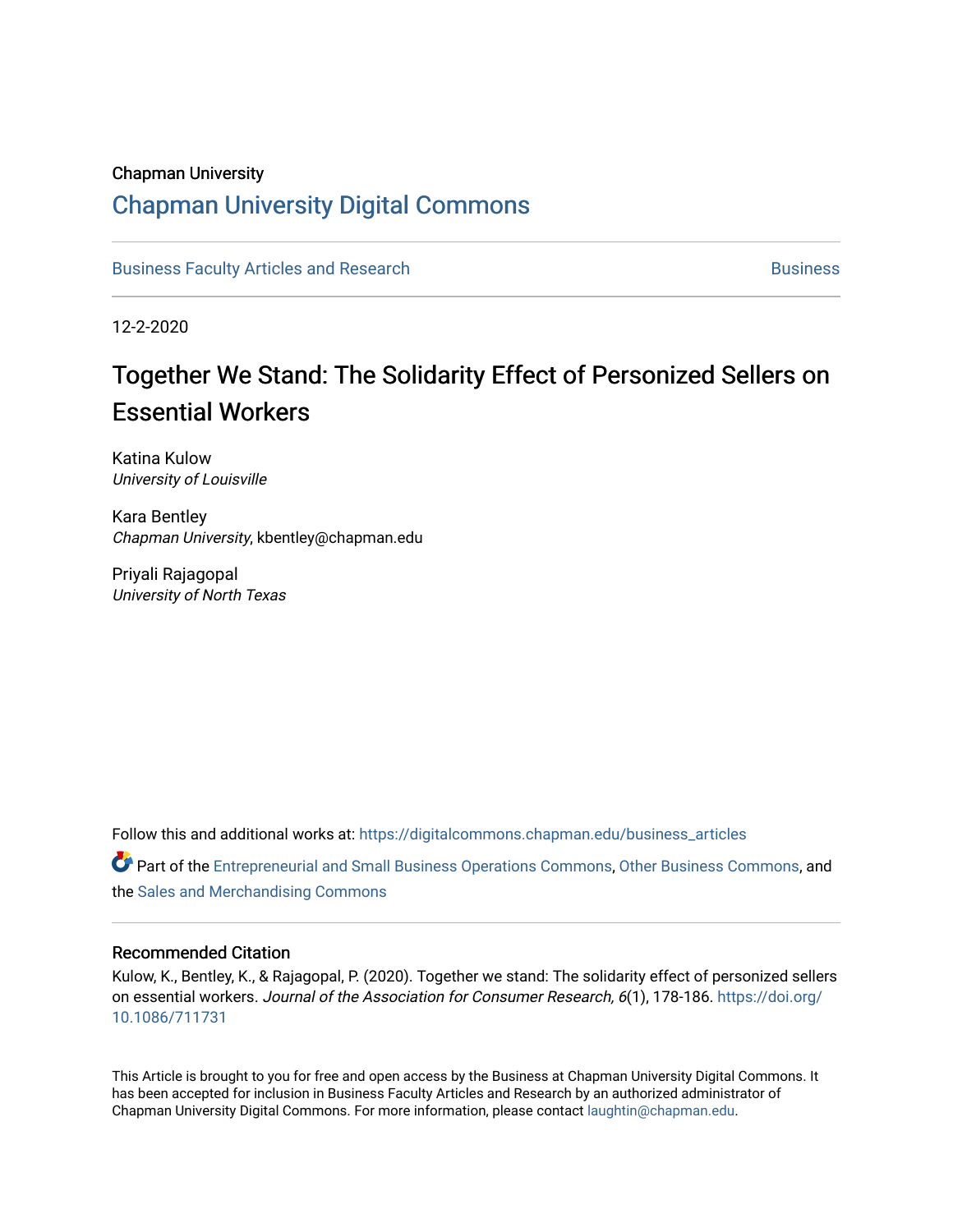# Together We Stand: The Solidarity Effect of Personized Sellers on Essential **Workers**

## **Comments**

This article was originally published in Journal of the Association for Consumer Research, volume 6, issue 1, in 2020. <https://doi.org/10.1086/711731>

This scholarship is part of the [Chapman University COVID-19 Archives](https://digitalcommons.chapman.edu/covid-19_archives/).

Copyright Association for Consumer Research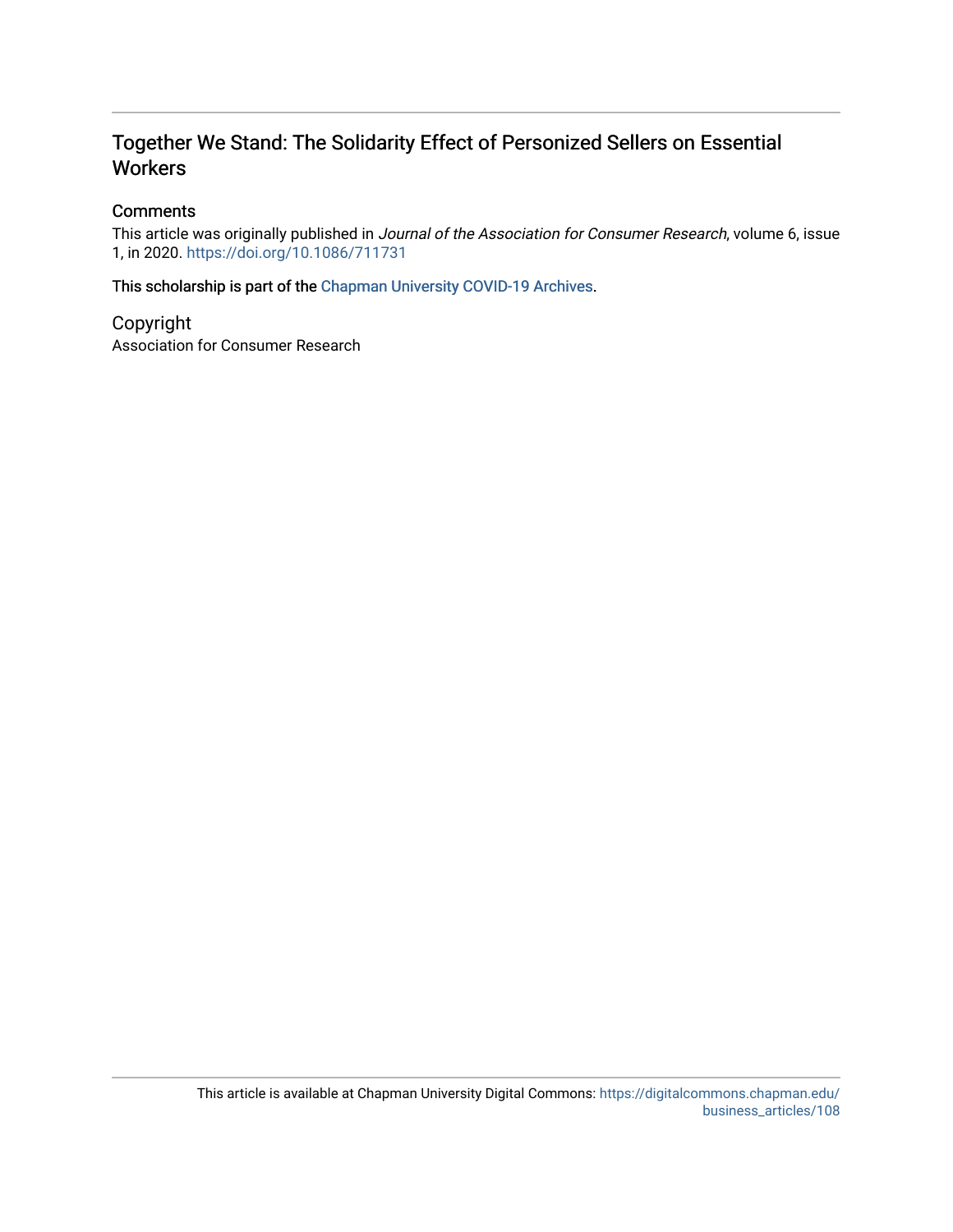# Together We Stand: The Solidarity Effect of Personized Sellers on Essential Workers

KATINA KULOW, KARA BENTLEY, AND PRIYALI RAJAGOPAL

ABSTRACT The current research examines how products from personized sellers operate as a source of social support and solidarity for essential workers who are experiencing elevated levels of occupational stress since the advent of COVID-19. A series of experiments show that consumers who view themselves as essential workers prefer products from personized sellers (e.g., Etsy) compared to nonpersonized sellers (e.g., Amazon). These effects are driven by higher feelings of solidarity made salient by the personized seller. Our findings document a novel way by which consumers who are experiencing significantly high levels of occupational stress during the COVID-19 pandemic may seek social support and solidarity to help cope with this elevated stress, that is, purchasing products from personized sellers. Our findings offer valuable avenues for future research and provide important implications for policy makers during the pandemic.

he term "essential worker" has become a common household notion in the age of COVID-19. Prior to the pandemic, essential workers often referred to healthcare workers (e.g., nurses and doctors), police officers, and firefighters—personnel who were key to the underpinnings of society. Since the emergence of the COVID-19 pandemic, however, society's classification of essential workers has broadened to include all of those who are helping to keep the country running (e.g., retail workers). In fact, nearly 55 million US workers across 12 industries are now classified as essential (McNicholas and Poydock 2020). Furthermore, the expectations of essential workers—to risk exposure of themselves and their families to an unfamiliar, devastating disease—are in stark contrast to the expectations of the 316 million people in 42 states ordered to shelter-at-home to minimize the spread of COVID-19 (Mervosh, Lu, and Swales 2020). Thus, individuals who may not have previously considered themselves as essential workers, such as grocery store employees, warehouse workers, and bus drivers, are being asked to brave an unknown pandemic, likely resulting in a significant increase in their occupational stress stemming from a multitude of factors that include limited access to personal protective equipment (PPE), increased vulnerability to the disease, and a lack of control over their working conditions. High occupational stress can lead to negative outcomes both personally (e.g., depression) and professionally (e.g., employee burnout/turnover; Sauter et al. 1999) and is therefore an important issue to address.

Past research has shown that social support and feelings of solidarity can be effective coping mechanisms against stress, and the CDC (2020) lists connecting with others as a way to build resilience and manage stress. Unfortunately, social distancing requirements impede traditional routes of social support to cope with these newfound stressors, resulting in exceptionally high levels of occupational stress among essential workers (American Heart Association 2020). The current research seeks to address this issue by considering how essential workers might seek novel alternative means of social support and solidarity. Specifically, we explore whether and how products from personized sellers can be a source of social support and solidarity to essential workers. Personized sellers are those that provide consumers insight into who they are as individuals when offering their products (Kaiser et al. 2019; Van Ossalear et al. 2020). We suggest that products offered by personized sellers are likely to elicit greater perceptions of social support and solidarity compared to those from nonpersonized sellers because of their close associations with individuals, rather than large corporations. Personized sellers will also evoke greater social connection and solidarity because they may be viewed as individuals who are also working (like essential workers) during the pandemic, in order to provide products that are

JACR, volume 6, number 1. Published online December 2, 2020. https://doi.org/10.1086/711731 © 2020 the Association for Consumer Research. All rights reserved. 2378-1815/2021/0601-00XX\$10.00

Katina Kulow (corresponding author: [katina.kulow@louisville.edu](mailto:katina.kulow@louisville.edu)) is assistant professor of marketing at the University of Louisville, College of Business, Louisville, KY 40292, USA. Kara Bentley [\(kbentley@chapman.edu](mailto:kbentley@chapman.edu)) is assistant professor of marketing at Chapman University, Argyros School of Business and Economics, Orange, CA 92866, USA. Priyali Rajagopal ([priyali.rajagopal@unt.edu\)](mailto:priyali.rajagopal@unt.edu) is associate professor of marketing at the University of North Texas, G. Brint Ryan College of Business, Denton, TX 76203, USA. Katina Kulow and Kara Bentley contributed equally to this article.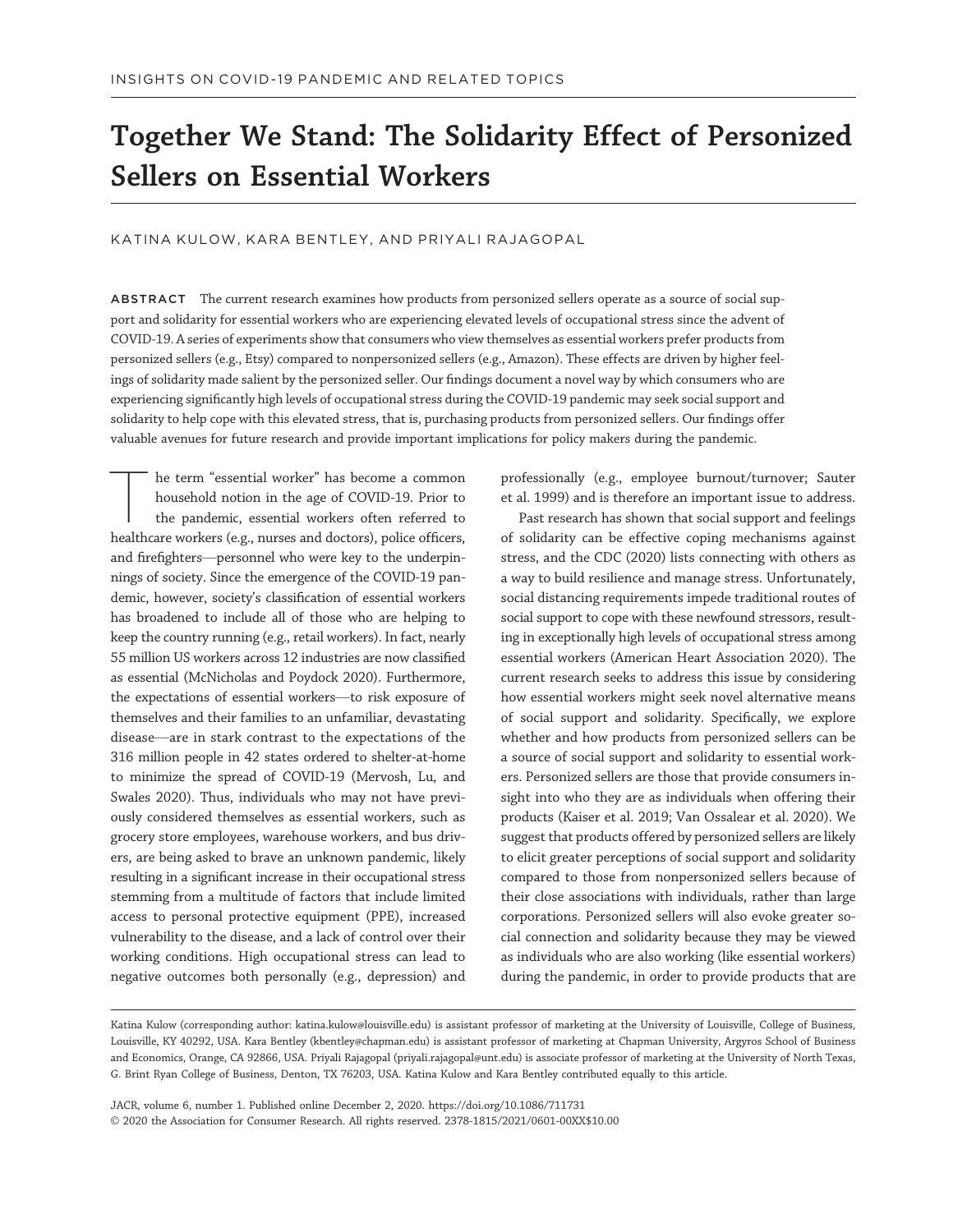helpful for essential workers. Furthermore, we argue that such enhanced feelings of social support and solidarity will lead essential workers to be more likely to purchase from personized, as opposed to nonpersonized, sellers. This increased preference for products originating from personized sellers may be particularly surprising given that personized products may not only cue the potential for contagion or transmission of germs from the seller but also may be viewed as less effective, or less accessible, than their mass-produced counterparts, which are both likely to be key concerns for essential workers during the current coronavirus pandemic. However, since prior research has found that the need for social connection and belongingness is a very strong driver of our behaviors (Baumeister 2012), we predict that the need for solidarity is likely to outweigh concerns about contagion, accessibility, and effectiveness.

#### THEORETICAL DEVELOPMENT

#### Essential Workers and Occupational Stress

While the COVID-19 pandemic has increased stress levels for most individuals (American Psychological Association 2020), essential workers have had a compounded effect given their stress-laden jobs. Occupational stress (i.e., work-related stress) consists of both the physical and psychological stress resulting from physical, mental, and emotional workplace demands (Butts et al. 2009). While occupational stress is relatively common across industries (Dar, Naseem, and din Khan 2011) and companies of all sizes (Anderson 2003), it often arises when a discrepancy exists between the expectations of one's job and the worker's ability to meet those expectations (Cooper, Dewe, and O'Driscoll 2001). Furthermore, occupational stress increases when workers perceive little personal control with respect to high work demands (Karasek 1979). For many essential workers, the expectation of continuing one's job during the pandemic (even though they may harbor concerns about protective measures or a fear of the virus) reflects a significant loss of control, as evidenced by an executive order declaring meat processing facilities and their workers as "critical infrastructure" when identified coronavirus cases were increasing (Swanson and Yaffe-Bellany 2020). Thus, intuitively, essential workers, in the current environment, are likely to be experiencing higher levels of occupational stress.

To confirm this intuition, we conducted a pilot study on Amazon Mechanical Turk (MTurk) with 98 individuals (48% male,  $M_{\text{age}} = 41$  years), who first wrote about the coronavirus' impact on their lives. Next, participants indicated their essential worker classification (no/yes) before completing

scales measuring their occupational stress ( $\alpha$  = .91; Netemeyer, Maxham, and Pullig 2005) and general stress ( $\alpha$  = :80; Cohen, Karmack, and Mermelstein 1983). Finally, participants reported their perceptions of themselves as an essential worker  $(1 = not at all, 7 = very much)$ . As expected, regressing participants' essential worker classification on their occupational stress score yielded a significant effect of the classification ( $b = 1.69$ ,  $t = 5.28$ ,  $p < .001$ ), such that essential workers ( $M = 4.24$ , SD = 1.59) perceived greater occupational stress than their nonessential counterparts ( $M =$ 2.55,  $SD = 1.59$ ). Furthermore, regressing the continuous essential worker perception scores on occupational stress yielded similar results ( $b = .40$ ,  $t = .51$ ,  $p < .001$ ). These analyses were rerun with participants' general stress index as a covariate and the results remained the same (all  $p <$ .001). Thus, this study confirmed that essential workers report experiencing greater job-related stress, even when controlling for the additional life stress generally associated with the pandemic.

#### Reducing Stress through Social Support

Occupational stress can be effectively managed through various techniques including reframing toward more positive feelings (Nelson and Simmons 2011) and developing a network of strong social support. The buffering model of social support posits that support from others, which satisfies a need for affiliation and belongingness, can help mitigate the deleterious effects of occupational stress (Cohen and Willis 1985). In particular, social support stemming from others who understand the stressors, such as supervisors and coworkers, positively impacts workers plagued by occupational stress (Yousaf et al. 2019). In this regard, perceptions of solidarity may be an important means of establishing social support.

Solidarity is defined as"an awareness of shared interests, objectives, standards, and sympathies creating a psychological sense of unity."<sup>1</sup> Findings from research on responses to crimes, natural disasters, mass tragedies and epidemics have found that actions which enhance perceptions of solidarity among survivors (e.g., public memorials, displays of the American flag) can provide emotional support and strengthen social connection (Turkel 2002; Eyre 2007). Thus, perceptions of a shared, common fate with survivors creates feelings of similarity and togetherness (Kaniasty and Norris 2004) and result in more frequent helping behaviors such as trying to rescue those injured within a crowd (Drury, Cocking, and

<sup>1.</sup> Merriam-Webster's Dictionary, s.v. "Solidarity," [https://www](https://www.merriam-webster.com/dictionary/solidarity) [.merriam-webster.com/dictionary/solidarity.](https://www.merriam-webster.com/dictionary/solidarity)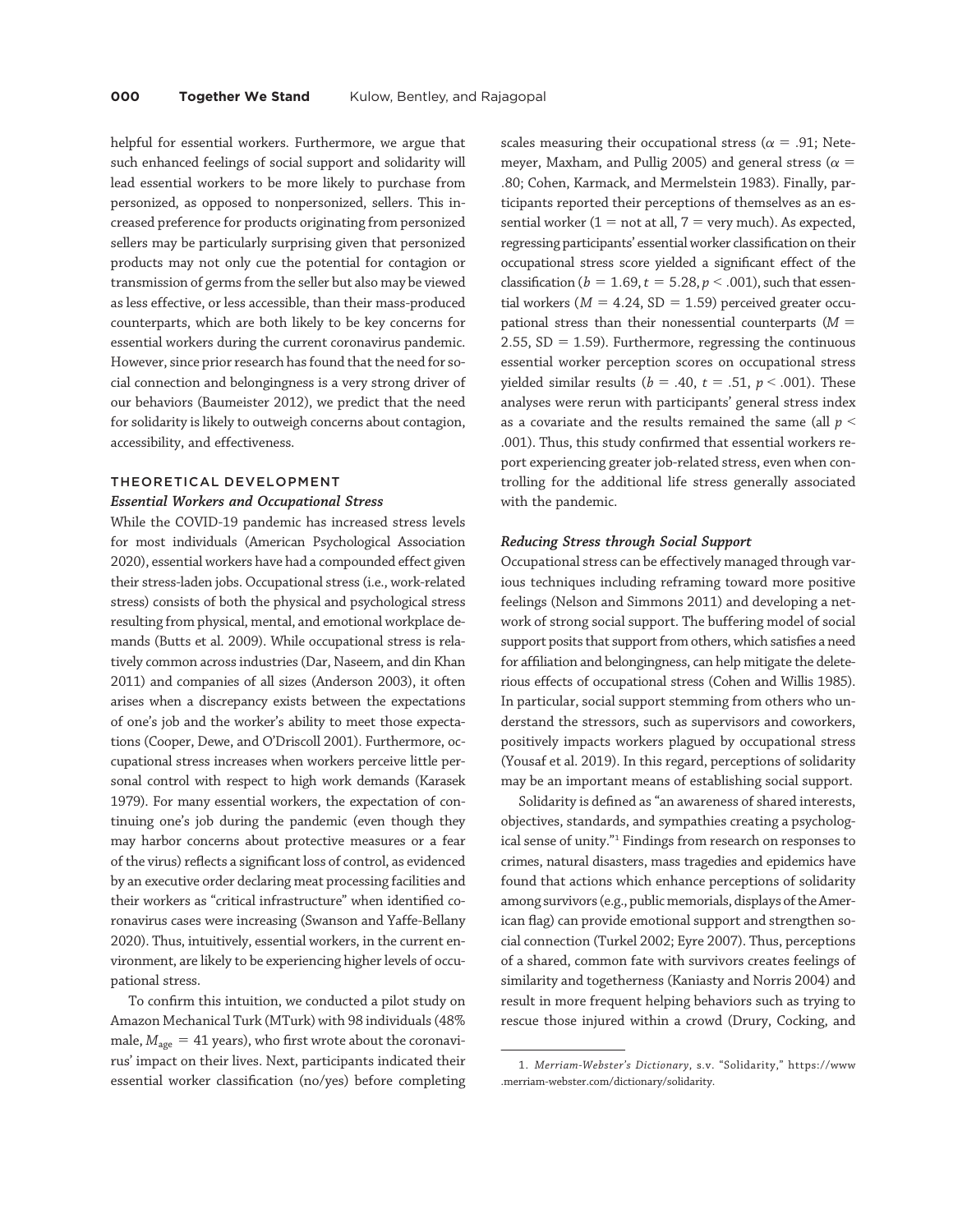Reicher 2009) and wearing masks during a pandemic (Cheng, Lam, and Leung 2020). Feelings of solidarity can provide a sense of comfort and act as a defense against the stressful conditions rampant during mass tragedies and natural disasters. Within the context of COVID-19, several solidarity initiatives have been attempted. For example, residents of several European cities were reported singing to one another, while Wuhan residents opened their windows to shout messages of support to their neighbors (BBC News 2020). Similarly, New York City encouraged clapping and cheering at specified times as a show of support and solidarity for healthcare givers and other essential workers (ABC News 2020).

Thus, any response that increases perceptions of solidarity may be helpful in reducing the stress experienced by essential workers as they are placed on the forefront of the battle against COVID-19. Since, as mentioned previously, social distancing and social isolation requirements provide less conducive environments for solidarity and social support to occur, we consider a novel and alternative way by which essential workers may seek out solidarity—purchasing from personized sellers. That is, in the absence of traditional means of seeking solidarity, we suggest that a similar sense of solidarity may be available to essential workers through products offered by personized sellers.

#### Solidarity through Personized Sellers

Recent work has suggested that a sense of social connection can be established through the sharing of personal information (i.e., personizing the seller) which enhances a consumers' overall experience (Van Osselaer et al. 2020). Personizing products can be undertaken in a variety of ways including hand producing the product instead of machine production (Fuchs, Schreier, and van Osselaer 2015), the use of handwritten font on packaging (Schroll, Schnurr, and Grewal 2018), signing the product (Kaiser et al. 2019) and allowing consumers to view the production process (Buell, Kim, and Tsay 2016). Personizing products can have significantly positive effects including more favorable evaluations, willingness to pay higher prices, and increased preference (Fuchs et al. 2015). These effects arise because personizing leads to higher perceptions of products as handmade, created by individual sellers rather than being mass produced, thus, symbolizing the sellers' emotional investment (i.e., "labor of love") and reducing the distance between producers and consumers. Thus, personized products can reduce the sense of alienation experienced by consumers and producers due to the advent of technological advances that have led to reduced producer-consumer contact.

We draw on these characteristics of personization and suggest that personized sellers of products related to COVID-19, such as face masks or hand sanitizer, will be viewed as highly committed to helping the country battle the current health crisis, thereby leading to enhanced feelings of solidarity among essential workers, who will subsequently hold higher preferences for such personized products. For example, an essential worker may be more likely to purchase a face mask from Etsy rather than Amazon because of a greater feeling of solidarity and social connection with the seller from Etsy as compared to Amazon, given that all other factors, such as product quality and price, are equivalent.

We test this prediction across four experiments. Studies 1A and 1B support our theorizing by showing that essential workers show an increased preference for products offered by personized versus nonpersonized sellers. Study 2 confirms the mediating role of solidarity, while study 3 provides further evidence of solidarity as the underlying mechanism by showing that the increased preference for products offered by personized sellers among essential workers only manifests in the absence of alternative means of experiencing solidarity/social support. Full details of all manipulations, measures, and statistics are reported in the appendix, available online.

# STUDY 1A

#### Method

Two hundred and sixty-five MTurk participants (57% male,  $M_{\text{age}} = 41$  years) completed a 2 (seller: nonpersonized [Amazon] vs. personized [Etsy])  $\times$  2 (worker classification: essential vs. nonessential) between-subjects study. Because the study's focal product involved reusable masks, participants were initially screened on their beliefs regarding whether or not individuals should wear face masks; those who agreed (79.6% of potential respondents) proceeded into the study.

Participants first reported demographic information, including their essential worker classification (yes/no). All participants were informed that they needed to purchase a face mask from an online retailer, after which they viewed an image for a reusable cotton mask that was either being offered by a nonpersonized seller (Amazon Fashion on Amazon) or by a personized fictional seller (SewSweetParadise on Etsy). All mask-related content in terms of description, ratings, price, and shipping were held constant across conditions. The key differences across the two conditions were the seller (nonpersonized [Amazon Fashion] vs. personized [SewSweetParadise]), an icon indicating that the product was handmade and the website itself (Amazon vs. Etsy).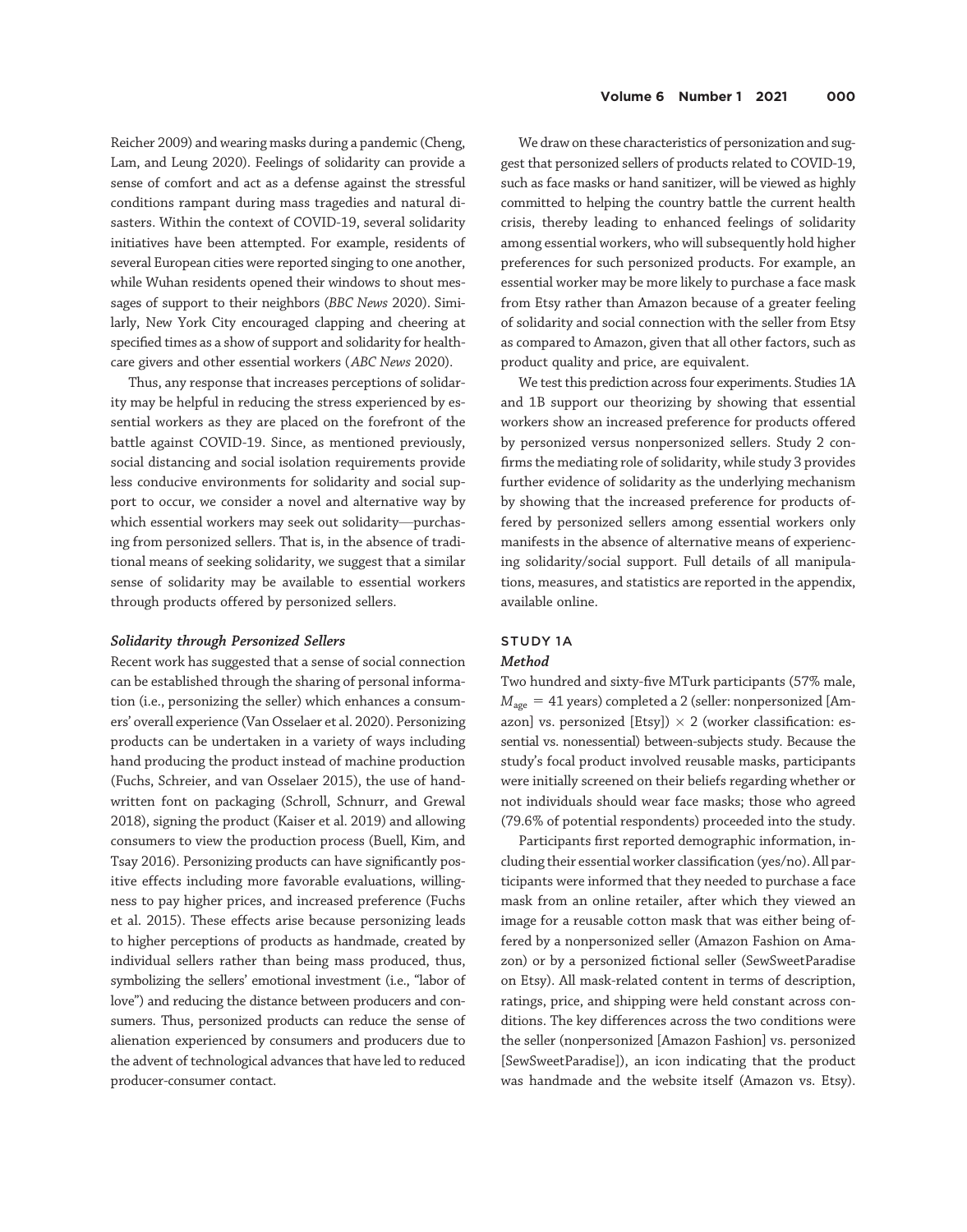Participants reported their probability of purchasing the face mask (0%–100%).

#### Results and Discussion

Purchase Intentions. An ANOVA with seller type and essential worker classification as the independent variables, and purchase likelihood as the dependent variable yielded a significant seller  $\times$  worker interaction ( $F(1, 261) = 5.45$ ,  $p = 0.02$ ; see fig. 1). Within the essential worker status, participants reported greater purchase intentions for the mask when it was offered by a personized seller on Etsy ( $M =$ 62.94%,  $SD = 32.03$ ) than by a nonpersonized seller on Amazon ( $M = 47.59\%$ , SD = 33.07;  $F(1, 261) = 6.66$ ,  $p = .01$ ). Conversely, purchase intentions did not differ among participants not classified as essential workers between the seller conditions ( $M_{\text{Etsy}} = 50.09\%$ , SD = 33.43 vs.  $M_{\text{Amaxon}} =$ 53.47%, SD = 31.93;  $F(1, 261) = .36$ ,  $p = .55$ ).

Study 1A provides support for our framework that essential workers preferred products from personized sellers over a nonpersonized alternative. However, while familiar online sites (Etsy and Amazon) were employed to reinforce the product source manipulation, we acknowledge that additional associations (or preferences) for products on these sites may provide an alternative explanation for our find-



Figure 1. Study 1A: Effect of seller type on purchase intentions as a function of essential worker classification.

ings. Therefore, in our next study, we employ a fictitious online site and manipulate the description of the site to reinforce that it represents nonpersonized versus personized sellers. Furthermore, we seek to manipulate, rather than measure, participants' essential worker status.

#### STUDY 1B

#### Method

Two hundred and eighty-two MTurk participants (44% male,  $M_{\text{age}} = 42$  years) completed a 2 (seller: nonpersonized vs. personized)  $\times$  2 (worker prime: nonessential vs. essential) between-subjects study. Similar to study 1A, because the focal product was reusable face masks, the same initial screening question was used, and once again, those who agreed (86.2% of potential respondents) proceeded into the study. After completing a general COVID-19 writing task, all participants read the following introduction: "During the worldwide coronavirus pandemic, essential workers have been on the front lines, keeping the nation moving forward. Since the declaration of a pandemic and the widespread 'shelter at home' orders that soon followed, the government declared key industries and positions as essential to the infrastructure of our society. As a result, millions of individuals ranging from retail workers to bus drivers to healthcare workers have been reporting to work throughout the pandemic."

Next, participants were randomly assigned to either an essential or nonessential worker condition. Participants in the essential (nonessential) condition read,"Imagine that you are classified as an essential (nonessential) worker and have (have not) been required to report to work in order to carry out your job responsibilities throughout the pandemic. Please spend up to the next minute describing how having a role as an essential (nonessential) worker, not being able (being able) to shelter-at-home when needed, would make you feel on a daily basis."

Participants were then assigned to either a personized or nonpersonized seller condition. The procedure, materials and dependent measure used were similar to study 1A, with the exception of employing a fictitious retail website (NOMOS) where the seller was either NOMOS Fashion (nonpersonized) or SewSweetParadise (personized). Participants in the nonpersonized (personized) seller condition read that NOMOS offered its customers access to high-quality (handmade) goods that were either its own branded/other manufacturer's products (individual sellers seeking to market their products). Participants reported their probability of purchasing the face mask (0%–100%).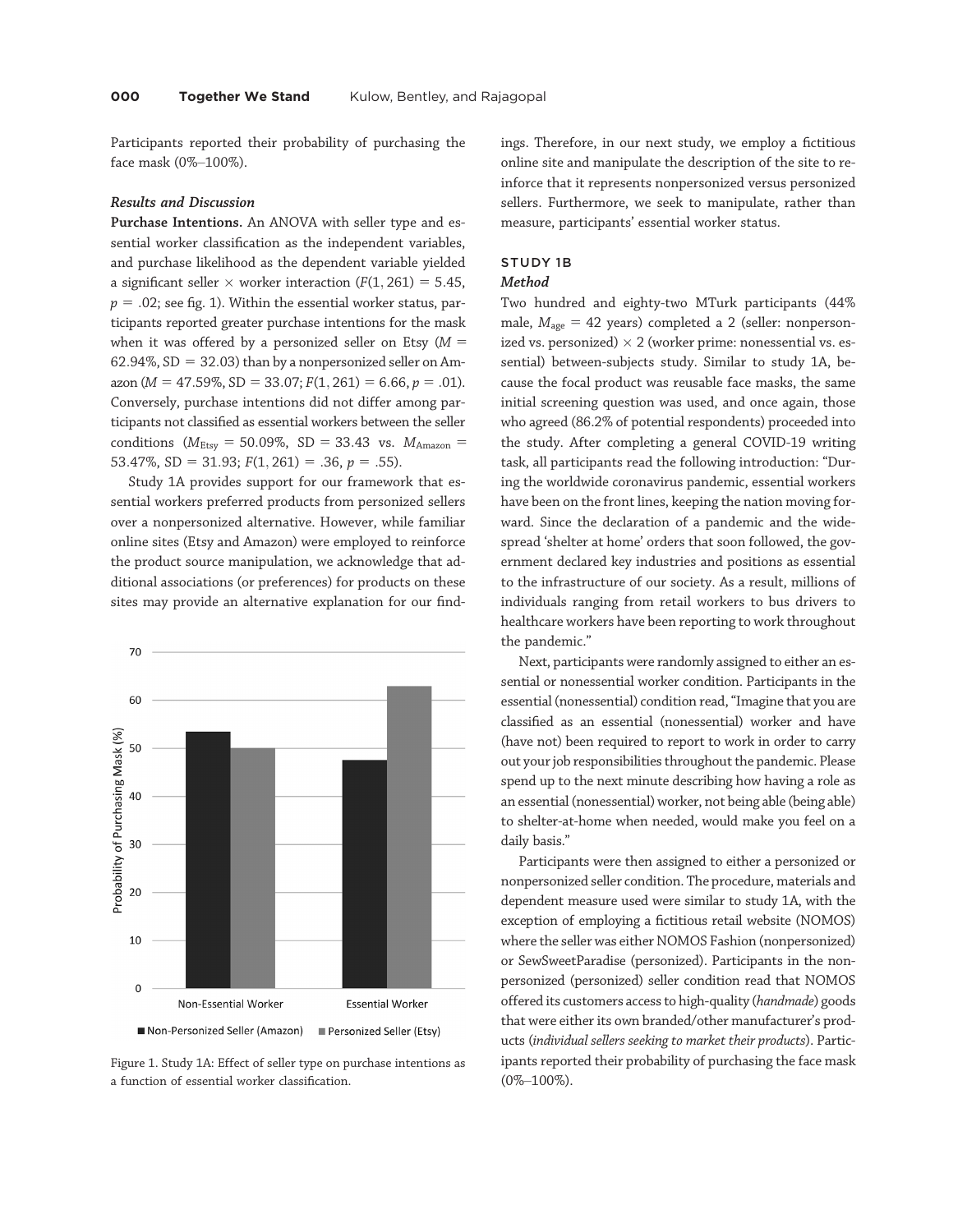#### Results and Discussion

Purchase Intentions. An ANOVA revealed the expected interaction between seller and worker classification  $(F(1, 278)) =$ 4.02,  $p = .046$ ; see fig. 2). Participants in the essential worker condition expressed greater purchase intentions for the mask when it was offered by a personized ( $M = 42.13\%$ , SD = 33.03) versus a nonpersonized seller ( $M = 30.97\%$ , SD = 30.61;  $F(1, 278) = 3.87$ ,  $p = .046$ ). Conversely, purchase intentions did not differ among participants classified as nonessential workers between seller conditions ( $M_{\text{personalized}} =$ 38.62%, SD = 35.16 vs.  $M_{nonpersonal} = 43.45\%$ , SD =  $34.68; F(1, 278) = .74, p = .39$ .

Studies 1A and 1B provide converging evidence for our argument that essential workers prefer products offered by a personized (vs. nonpersonized) seller. Across both studies, essential worker classification was a dichotomous variable. Yet since the introduction of essential worker classifications during the pandemic, both employers' and workers' interpretations of an essential worker have varied considerably. For example, numerous retailers adopted a broad interpretation of their offerings, such as Gamestop and Hobby Lobby, resulting in their self-declaration as essential services; yet many employees disagreed (Mosendz and Melin 2020). Individuals may also be classified as essential given their industry, but may not view themselves as essential workers due to reduced potential risk by being able to work from



Figure 2. Study 3: Effect of seller type on purchase intentions as a function of availability of solidarity affirmation task among participants primed as essential workers.

home. Not surprisingly, the amount of occupational stress experienced by workers in both instances would vary greatly, as found in our pretest, with much higher levels for the former than the latter. Therefore, study 2 seeks to replicate our findings using a continuous measure of perceptions of the self as an essential worker and a different target product, hand sanitizer. This study also provides evidence of solidarity as the process underlying essential workers preferences for products from personized sellers.

#### STUDY 2

#### Method

One hundred and ninety-eight MTurk participants (50% male,  $M_{\text{age}} = 43$  years) completed a 2 (seller: nonpersonized vs. personized)  $\times$  self-perceptions as an essential worker (measured, continuous) study.

Participants first wrote about how their life had changed as a result of the coronavirus pandemic and were then informed that they were going to purchase hand sanitizer from the NOMOS website. Participants were then randomly assigned to either the nonpersonized or personized seller condition, which involved reading a brief description of NOMOS for their assigned condition before seeing the product page. Like in study 1B, the content was consistent across conditions with the exception of identifying the seller as either nonpersonized or personized. After indicating their probability of purchasing the hand sanitizer (0%–100%), participants reported their feelings of solidarity (e.g., my decisions were driven by a shared sacrifice/shared responsibility/solidarity/we are all in this together;  $\alpha = .94$ ). Finally, participants reported the extent to which they considered themselves an essential worker ( $1 = not$  at all,  $7 = very$  much) and their essential worker classification (yes/no).

### Results and Discussion

**Purchase Intentions.** A regression analysis with seller  $(0 =$ nonpersonized,  $1 =$  personized), essential worker selfperceptions and their interaction as independent variables, and purchase intentions as the dependent variable yielded a significant seller  $\times$  essential worker self-perception interaction ( $b = 5.35, t = 2.60, p = .01$ ). A spotlight analysis, performed at 1 SD above the essential worker self-perception mean (2.97), revealed that among participants who viewed themselves as more of an essential worker, greater purchase intentions were reported in the personized versus nonpersonized seller conditions ( $b = 18.13$ ,  $t = 2.73$ ,  $p = .007$ ). Conversely, purchase intentions did not differ by seller condition for those who viewed themselves as less of an essential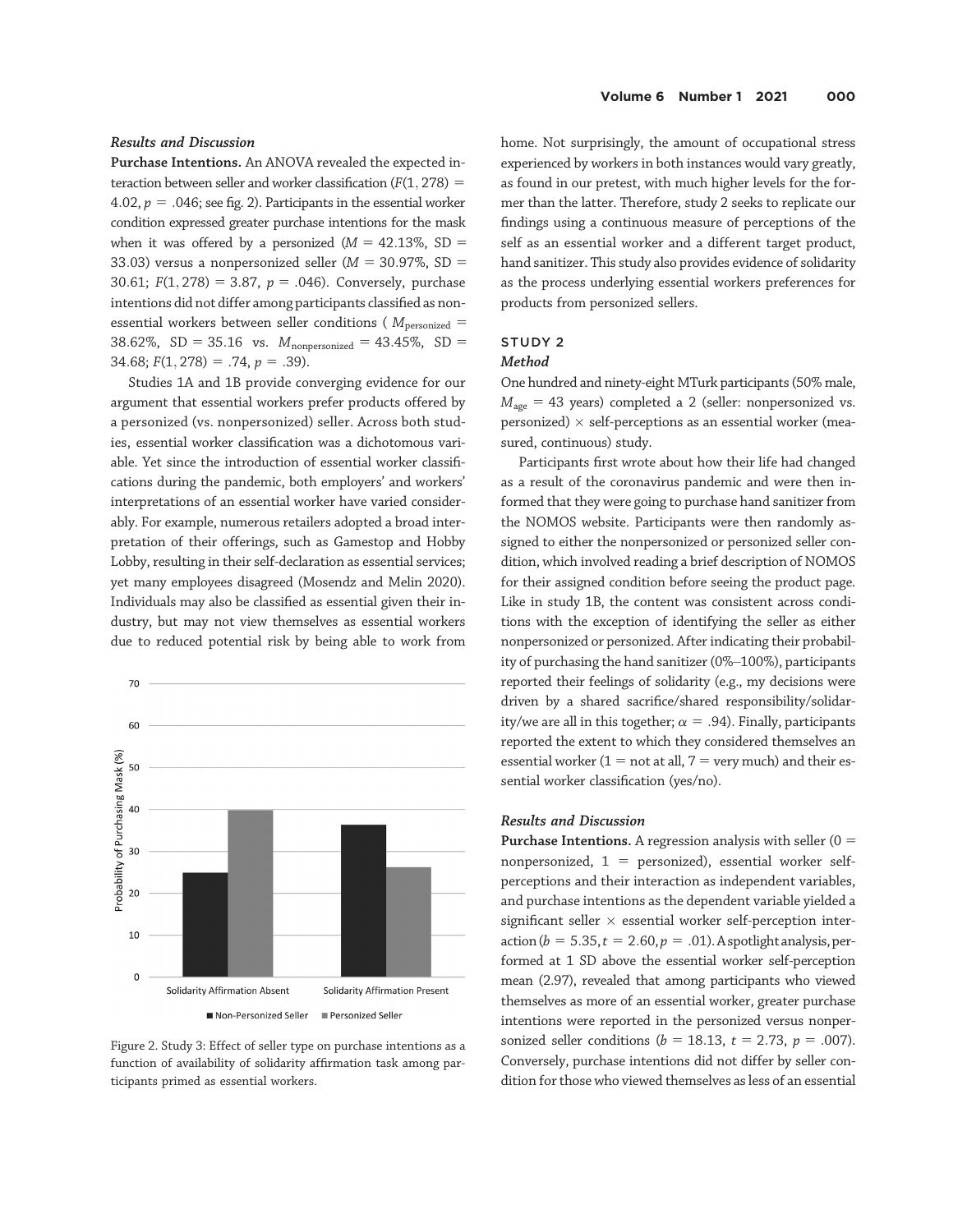worker ( $b = -4.68$ ,  $t = -.75$ ,  $p = .45$ ). A floodlight analysis indicated that the effect of seller condition was significant for those who scored higher than 3.69 on the essential worker perception scale ( $b_{\text{JN}} = 9.7$ , SE = 4.92, p = .05). A subsequent ANOVA, using participants' essential worker classification ( $0 = yes, 1 = no$ ), replicated the expected seller  $\times$  essential worker classification interaction ( $F(1, 194) =$ 4.27,  $p = .04$ ; see the appendix).

Perceptions of Solidarity. A regression analysis with solidarity as the dependent variable, revealed a significant effect of seller type ( $b = -1.12$ ,  $t = -2.11$ ,  $p = .04$ ), and a worker  $\times$  seller interaction ( $b = .42$ ,  $t = 2.96$ ,  $p = .003$ ). A spotlight analysis  $(\pm 1$  SD from the mean of 4.47) showed that participants who viewed themselves as more essential perceived greater solidarity in the personized (vs. nonpersonized) seller condition ( $b = 1.08$ ,  $t = 2.38$ ,  $p = .02$ ), while no such difference was observed for participants who perceived themselves as less essential ( $p > .10$ ).

Mediating Role of Solidarity. To explore the mediational role of solidarity, an analysis using PROCESS Model 8 (Hayes 2013) was conducted with purchase intentions as the dependent variable; seller type, essential worker selfperceptions, and their interaction as independent variables; and feelings of solidarity as the mediator. The results revealed a significant effect of the mediator on intentions ( $b = 7.39$ ,  $t = 8.16$ ,  $p < .001$ ) and the inclusion of solidarity as a mediator rendered the seller  $\times$  essential worker interaction not significant ( $b = 2.26$ ,  $t = 1.24$ ,  $p = .22$ ). A bootstrap analysis showed that the indirect effect of the highest order interaction with feelings of solidarity as the mediator was significant ( $b = 3.10$ , SE = 1.172, 95% CI: [.7029, 5.427]). Further supporting our framework, the increased feeling of solidarity was found to mediate in the more essential worker condition ( $b = 8.01$ , SE = 3.80, 95% CI: [.3557, 15.3236]) but not in the less essential worker condition ( $b = -5.17$ ,  $SE = 3.09, 95\%$  CI:  $[-11.4578, .9033)$ .

Replicating our prior results, study 2 finds that consumers who perceive themselves as more (vs. less) essential expressed higher purchase intentions for products offered by personized sellers. These findings speak to the generalizability of prior studies' results beyond just individuals officially classified essential workers. Furthermore, study 2 provides evidence that the increase in purchase intentions for personized products among essential workers that was observed in prior studies is, indeed, being driven by perceptions of solidarity.

Our next study seeks to provide additional support for our proposed mediator via a moderation of process design (Spencer, Zanna, and Fong 2005). Our theorizing suggests that consumers who perceive themselves as essential will respond favorably to personized products as a means of solidarity, such that there is a perceived sense of shared responsibility and sacrifice in addressing the pandemic. Therefore, we suggest that the increased preferences for products offered by personized sellers among essential workers found in studies 1 and 2 will be attenuated when essential workers are provided with an alternative way of satisfying their need for social support/solidarity.

## STUDY 3

#### Method

Three hundred and ninety-eight MTurk participants (42% male,  $M_{\text{age}} = 43.7$  years) completed a study that consisted of a 2 (worker prime: nonessential vs. essential)  $\times$  2 (seller: nonpersonized vs. personized)  $\times$  2 (solidarity affirmation: absent vs. present) between-subjects design. The study design was similar to study 1B and since the focal product was a face mask, respondents were screened based on their beliefs about mask use (90.9% of potential respondents proceeded into the study). First, all participants completed a brief writing task about the pandemic (see the appendix). Next, participants were randomly assigned to either an essential or nonessential worker condition. After writing about the feelings they would experience in their respective roles, participants were randomly assigned to either a solidarity affirmation-present or solidarity affirmation-absent condition. Participants in the solidarity-affirmation condition were asked to imagine that they had experienced gestures of social support from others and a sense of solidarity with their coworkers and to write about how it would impact them in their role. Alternatively, those in the solidarity affirmation-absent condition wrote about a recently watched movie.

In an ostensibly separate study, all participants were asked to imagine that they lived in an area where face masks were required in public, creating a need to purchase another face mask, which they have decided to purchase online through NOMOS. Participants in the nonpersonized (personized) seller condition read that NOMOS offered its customers access to high-quality (handmade) goods that were either its own branded/other manufacturer's products (individual sellers seeking to market their products). Participants reported their probability of purchasing the face mask (0%–100%).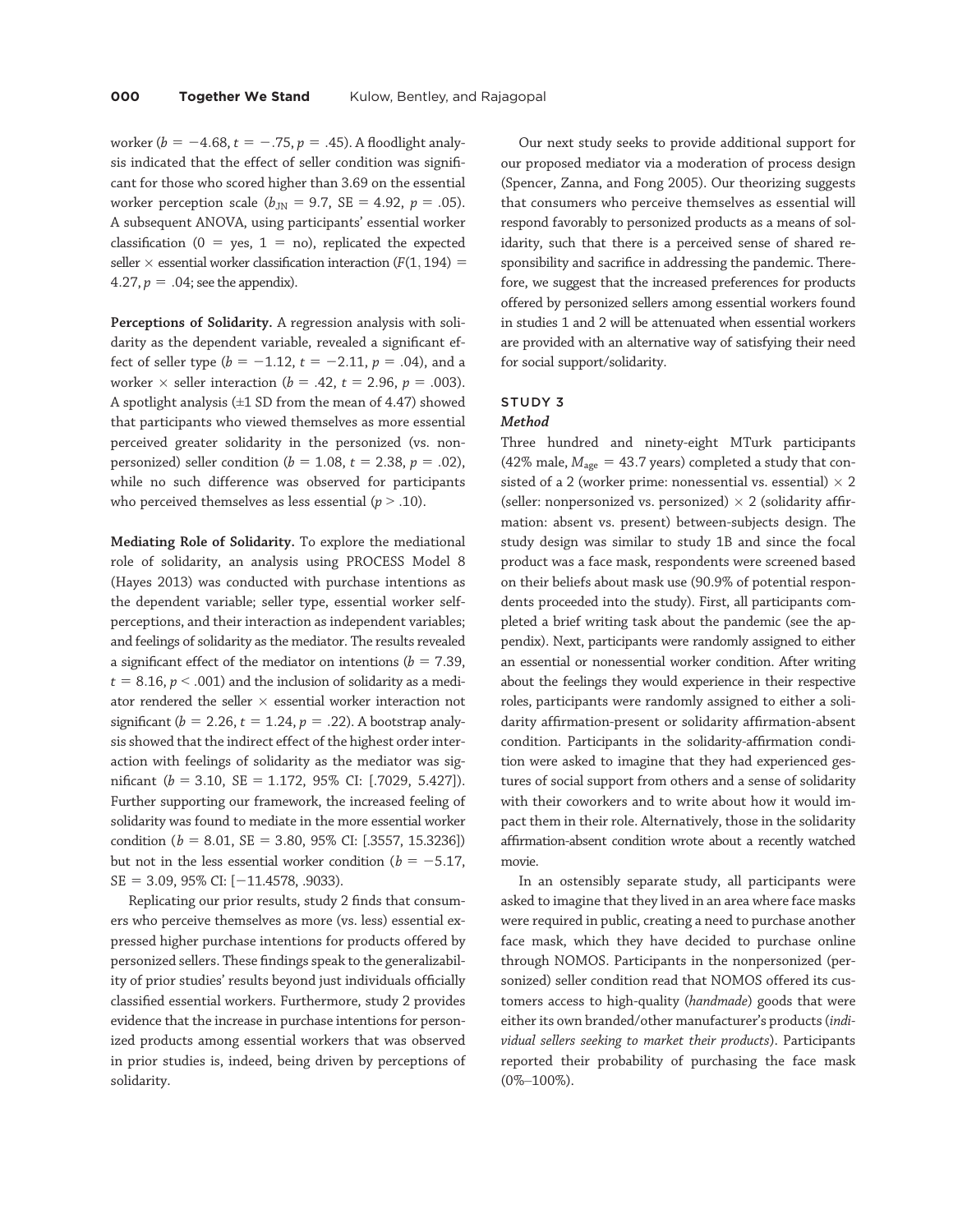#### Results and Discussion

Purchase Intentions. An ANOVA revealed the expected interaction between essential worker prime, solidarity affirmation, and seller type ( $F(1, 390) = 6.75$ ,  $p = .01$ ). According to our framework, essential workers seek out products from personized sellers as a source of social support/solidarity. Accordingly, to further explore this interaction, we tested for solidarity affirmation  $\times$  seller type interactions in the essential versus nonessential worker prime conditions separately (see fig. 2).<sup>2</sup>

Replicating our earlier results, when the essential worker status was primed, a significant seller type  $\times$  solidarity affirmation interaction emerged  $(F(1, 195) = 8.09, p = .005)$ . Participants in the solidarity affirmation-absent condition (i.e., when there was no alternative means by which participants could experience feelings of social support/solidarity), reported greater purchase intentions for the mask when it was offered by a personized seller ( $M = 39.83\%$ , SD = 32.26) than the nonpersonized seller ( $M = 24.92\%$ , SD = 28.03;  $F(1, 195) = 5.95$ ,  $p = .02$ ), replicating our previous results. However, when participants had the opportunity to experience solidarity in the affirmation-present condition, no such difference in intentions was observed ( $M_{\text{personalized}} =$ 26.27%, SD = 32.36 vs.  $M_{nonpersonal} = 36.37\%$ , SD = 30.95;  $F(1, 195) = 2.52$ ,  $p = .11$ ).

Within the nonessential worker prime condition, there were no main or interactive effects (all  $p > .1$ ), and there were no significant differences between the conditions  $(M<sub>aff-abs-nonpers</sub> = 35.78\%, SD = 34.64$  vs.  $M<sub>affi-abs-pres</sub> =$ 31.2%, SD = 30.33,  $M_{\text{aff-pres-nonpers}} = 35.33\%$ , SD = 31.63,  $M_{\text{aff-pres-pers}} = 38.6\%, SD = 30.98, all p > .1$ )

The results of study 3 suggest that the social connections and feelings of solidarity through affirmation satisfy the need that essential workers might otherwise seek to fill from personized products. These results also provide additional support for the mediating role of solidarity, as solidarity affirmation attenuated essential workers' preference for personized products.

#### GENERAL DISCUSSION

The current research investigated a novel way by which consumers experiencing significantly high levels of occupational

stress during the COVID-19 pandemic can seek solidarity and social support - via products from personized sellers. We find that consumers' occupational stress stemming from their essential roles (both actual and perceived) during the pandemic can shape their preferences for products from personized sellers. Results from four studies demonstrate that during a time of social isolation and distancing, the increased stressors and responsibilities experienced by essential workers (pilot study) can lead to a desire for social solidarity through alternative means, namely, purchasing products from personized sellers (studies 1–3). These effects hold for both real life (study 1A) and fictional (studies 1B–3) sellers and emerge due to a greater perception of solidarity with personized sellers (studies 2 and 3). In addition to measurement-based mediation (study 2), evidence for perceptions of solidarity and social connection as the underlying process was confirmed when participants primed as essential workers no longer expressed an increased preference for personized products when feelings of social support/solidarity were addressed by an alternative route (study 3).

Our findings make several contributions to the literatures on stress and consumption, within the context of the COVID-19 pandemic. First, we identify a key antecedent to consumers' purchase intentions, occupational stress, which has not been previously examined in the marketing literature. Our findings highlight how physical and emotional consequences of key roles within consumers' lives, such as a highly stressful job exacerbated by a pandemic, can impact consumers' decisions. Documenting this factor within the consumer decision-making process is import given that even outside of a pandemic context with essential worker classifications, millions of workers are employed within industries fraught with high levels of occupational stress (Harvard T. H. Chan School of Public Health 2016). In this regard, future research could examine whether our findings are moderated by usage context, that is, preference for use of PPE from personized (vs. nonpersonized) sellers at work versus for leisure.

Second, our findings add to the burgeoning stream of research on personized sellers (Van Osselaer et al. 2020). While research has documented positive effects of personizing a manufacturer (Fuchs et al. 2019), our research extends such findings by identifying enhanced perceptions of solidarity as a previously unconsidered mediator within the context of personization.

Our results also reinforce prior work on the importance of establishing and maintaining solidarity during times of crisis and stress. As such, the current research holds significant public policy implications. The finding that essential

<sup>2.</sup> Exploring the three-way interaction within solidarity affirmation conditions (absent vs. present) separately, we replicated our prior findings in the solidarity affirmation absent condition ( $F(1, 204) = 4.97$ ,  $p = .03$ ), but when the solidarity affirmation was present, we find the predicted attenuated results  $(F(1, 186) = 2.14, p = .15)$ .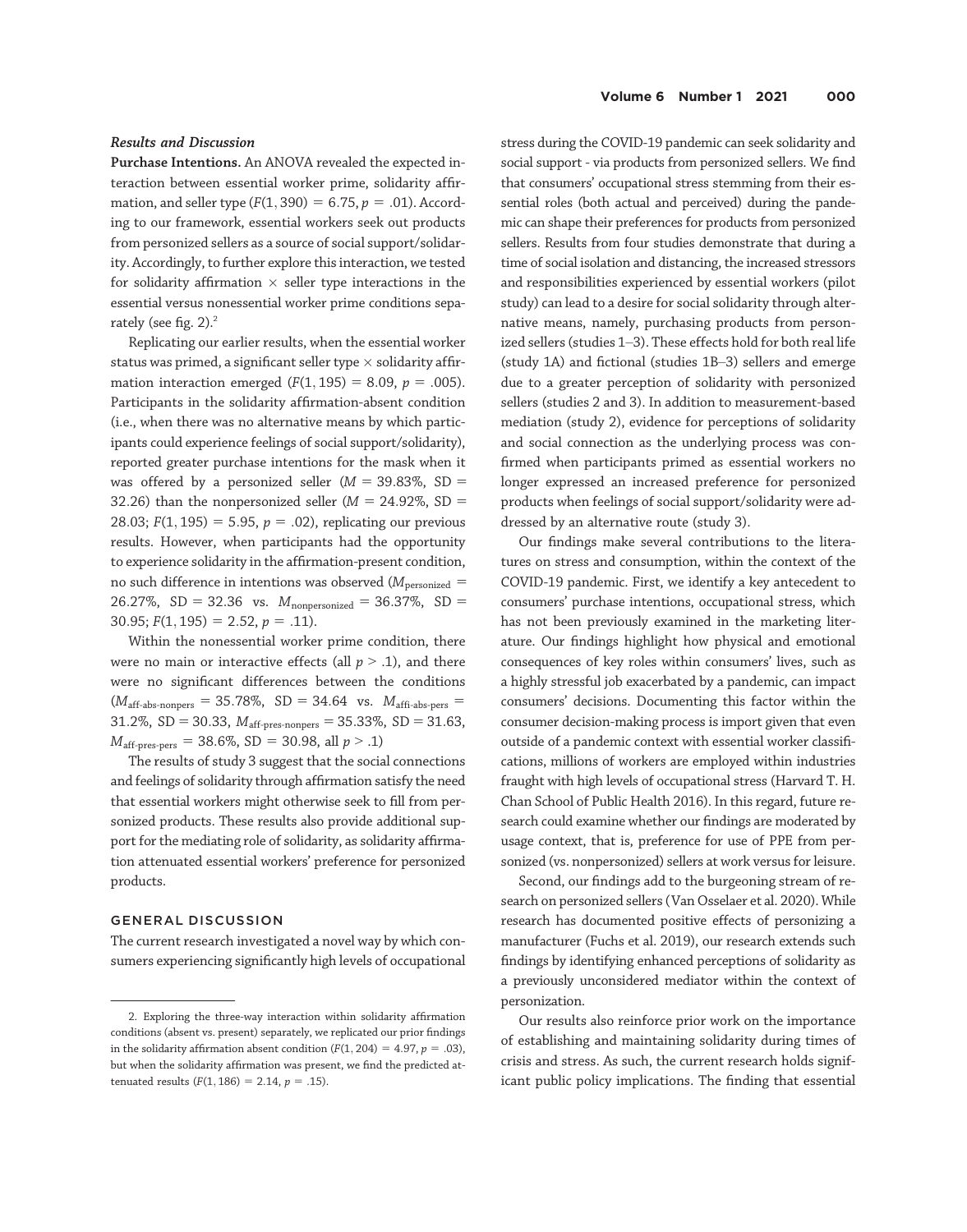workers may find solidarity in the purchase of personized products highlights how critical it is to offer such alternative routes to traditional solidarity, especially for consumers who are under the highest levels of stress. Thus, to improve essential worker well-being as the pandemic continues to persist, particularly as spontaneous displays of solidarity and supplemental hero bonuses were short-lived and have since disappeared (Corkery 2020), our research suggests that it may be beneficial for policy makers to promote avenues such as the creation of online public forums or specific events (e.g., #Solidarityat8; Orjoux 2020) for essential workers, to allow for expressions of solidarity in their roles. Our findings highlight how valuable such feelings are to essential workers experiencing high levels of occupational stress; so valuable, in fact, that the perceived feelings of solidarity with personized sellers overshadow any other potential concerns that may be present related to manufacturer efficiency or even potential contagion from personized products.

Finally, our findings hold significant implications for individual sellers and large brands, alike. In particular, while our findings suggest that personized products may be viewed as a source of social connection, the perceived connection may be context-dependent (e.g., pandemic-related PPE). Hence, the approach of personizing the seller is not a "one size fits all." Therefore, it may be beneficial for sellers/brands to have targeted criteria to highlight, that align with market segmentation strategies, in order to personize sellers for various target markets. On a similar note, it will be important to consider whether the enhanced perceptions of solidarity are also due to negative feelings toward nonpersonized sellers (e.g., lack of trust in big corporations).

#### **REFERENCES**

- ABC News (2020), "NYC Sings 'New York, New York' after Nightly Clapping Salute to Medical Workers," [https://www.nbcnewyork.com/news](https://www.nbcnewyork.com/news/coronavirus/nyc-sings-new-york-new-york-after-nightly-clapping-salute-to-medical-workers/2378141/) [/coronavirus/nyc-sings-new-york-new-york-after-nightly-clapping](https://www.nbcnewyork.com/news/coronavirus/nyc-sings-new-york-new-york-after-nightly-clapping-salute-to-medical-workers/2378141/) [-salute-to-medical-workers/2378141/.](https://www.nbcnewyork.com/news/coronavirus/nyc-sings-new-york-new-york-after-nightly-clapping-salute-to-medical-workers/2378141/)
- American Heart Association (2020), "Essential Advice for Stressed-Out Essential Workers," [https://www.heart.org/en/news/2020/04/24](https://www.heart.org/en/news/2020/04/24/essential-advice-for-stressed-out-essential-workers) [/essential-advice-for-stressed-out-essential-workers.](https://www.heart.org/en/news/2020/04/24/essential-advice-for-stressed-out-essential-workers)
- American Psychological Association (2020), "Stress in America 2020: Stress in the Time of COVID-19, Volume 2," [https://www.apa.org](https://www.apa.org/news/press/releases/stress/2020/report-june) [/news/press/releases/stress/2020/report-june.](https://www.apa.org/news/press/releases/stress/2020/report-june)
- Anderson, Rosemary (2003), "Stress at Work: The Current Perspective," Journal of the Royal Society for the Promotion of Health, 123 (2), 81–87.
- Baumeister, Roy (2012), "Need-to-Belong Theory," in Handbook of Theories of Social Psychology, ed. Paul A. M. Van Lange, Arie W. Kruglanski, and E. Tory Higgins, Thousand Oaks, CA: Sage, 121–40.
- BBC News (2020), "Coronavirus: Tales of Solidarity from China's Virus-Hit Wuhan," [https://www.bbc.com/news/world-asia-china-51276496.](https://www.bbc.com/news/world-asia-china-51276496)
- Buell, Ryan W., Tami Kim, and Chia-Jung Tsay (2016), "Creating Reciprocal Value through Operational Transparency," Management Science, 63 (6), 1673–95.
- Butts, Marcus M., Robert J. Vandenberg, David M. DeJoy, Bryan S. Schaffer, and Mark G. Wilson (2009), "Individual Reactions to High Involvement Work Processes: Investigating the Role of Empowerment and Perceived Organizational Support," Journal of Occupational Health Psychology, 14 (2), 122–36.
- CDC (Centers for Disease Control and Prevention) (2020), "Employees: How to Cope with Job Stress and Build Resilience during the COVID-19 Pandemic," [https://www.cdc.gov/coronavirus/2019-ncov/community](https://www.cdc.gov/coronavirus/2019-ncov/community/mental-health-non-healthcare.html) [/mental-health-non-healthcare.html.](https://www.cdc.gov/coronavirus/2019-ncov/community/mental-health-non-healthcare.html)
- Cheng, Kar Keung, Tai Hing Lam, and Chi Chiu Leung (2020), "Wearing Face Masks in the Community during the COVID-19 Pandemic: Altruism and Solidarity," The Lancet, [https://doi.org/10.1016/S0140-6736](https://doi.org/10.1016/S0140-6736(20)30918-1) [\(20\)30918-1.](https://doi.org/10.1016/S0140-6736(20)30918-1)
- Cohen, Sheldon, Tom Kamarck, and Robin Mermelstein (1983), "A Global Measure of Perceived Stress," Journal of Health and Social Behavior, 24 (4), 385–96.
- Cohen, Sheldon, and Thomas A. Wills (1985), "Stress, Social Support, and the Buffering Hypothesis," Psychological Bulletin, 98 (2), 310–57.
- Cooper, Cary L., Philip J. Dewe, and Michael P. O'Driscoll (2001), Organizational Stress: A Review and Critique of Theory, Research, and Applications, Thousand Oaks, CA: Sage.
- Corkery, Michael (2020), " 'Hero' Pay Raises Disappear for Many Essential Workers," New York Times, [https://www.nytimes.com/2020/07/14](https://www.nytimes.com/2020/07/14/business/coronavirus-essential-workers-pay-raises.html) [/business/coronavirus-essential-workers-pay-raises.html.](https://www.nytimes.com/2020/07/14/business/coronavirus-essential-workers-pay-raises.html)
- Dar, Laiba, Anum Akmal, Muhammad Akram Naseem, and Kashif U. din Khan (2011), "Impact of Stress on Employees Job Performance in Business Sector of Pakistan," Global Journal of Management and Business Research, 11 (6), 1–4.
- Drury, John, Chris Cocking, and Steve Reicher (2009), "Everyone for Themselves? A Comparative Study of Crowd Solidarity among Emergency Survivors," British Journal of Social Psychology, 48 (3), 487– 506.
- Eyre, Anne (2007), "Remembering Community Commemoration after Disaster," in Handbook of Disaster Research, ed. Havidan Rodriguez, Enrico L. Quarantelli, and Russel R. Dynes, New York: Springer, 441–55.
- Fuchs, Christoph, Martin Schreier, and Stijn M. J. van Osselaer (2015) "The Handmade Effect: What's Love Got to Do with It?" Journal of Marketing, 79 (2), 98–110.
- Fuchs, Christoph, Martin Schreier, Stijn M. J. van Osselaer, and Ulrike Kaiser (2019), "Making Producers Personal: How Breaking Down the Wall between Producers and Consumers Create Value," Working Paper, Technical University of Munich.
- Harvard T. H. Chan School of Public Health (2016), "The Workplace and Health," [https://www.rwjf.org/en/library/research/2016/07/the](https://www.rwjf.org/en/library/research/2016/07/the-workplace-and-health.html) [-workplace-and-health.html](https://www.rwjf.org/en/library/research/2016/07/the-workplace-and-health.html).
- Hayes, Andrew F. (2013), Introduction to Mediation, Moderation, and Conditional Process Analysis: A Regression-Based Approach, New York: Guildford.
- Kaiser, Ulrike, Martin Schreier, Christopher Fuchs, and Stijn M. J. van Osselaer (2019), "The Signature Effect: How Personizing the Fruits of One's Labor Increases Work Motivation and Performance," ACR North American Advances, 47, 254–58.
- Kaniasty, Krzysztof, and Fran H. Norris (2004), "Social Support in the Aftermath of Disasters, Catastrophes, and Acts of Terrorism: Altruistic, Overwhelmed, Uncertain, Antagonistic, and Patriotic Communities," in Bioterrorism: Psychological and Public Health Interventions, ed. Robert